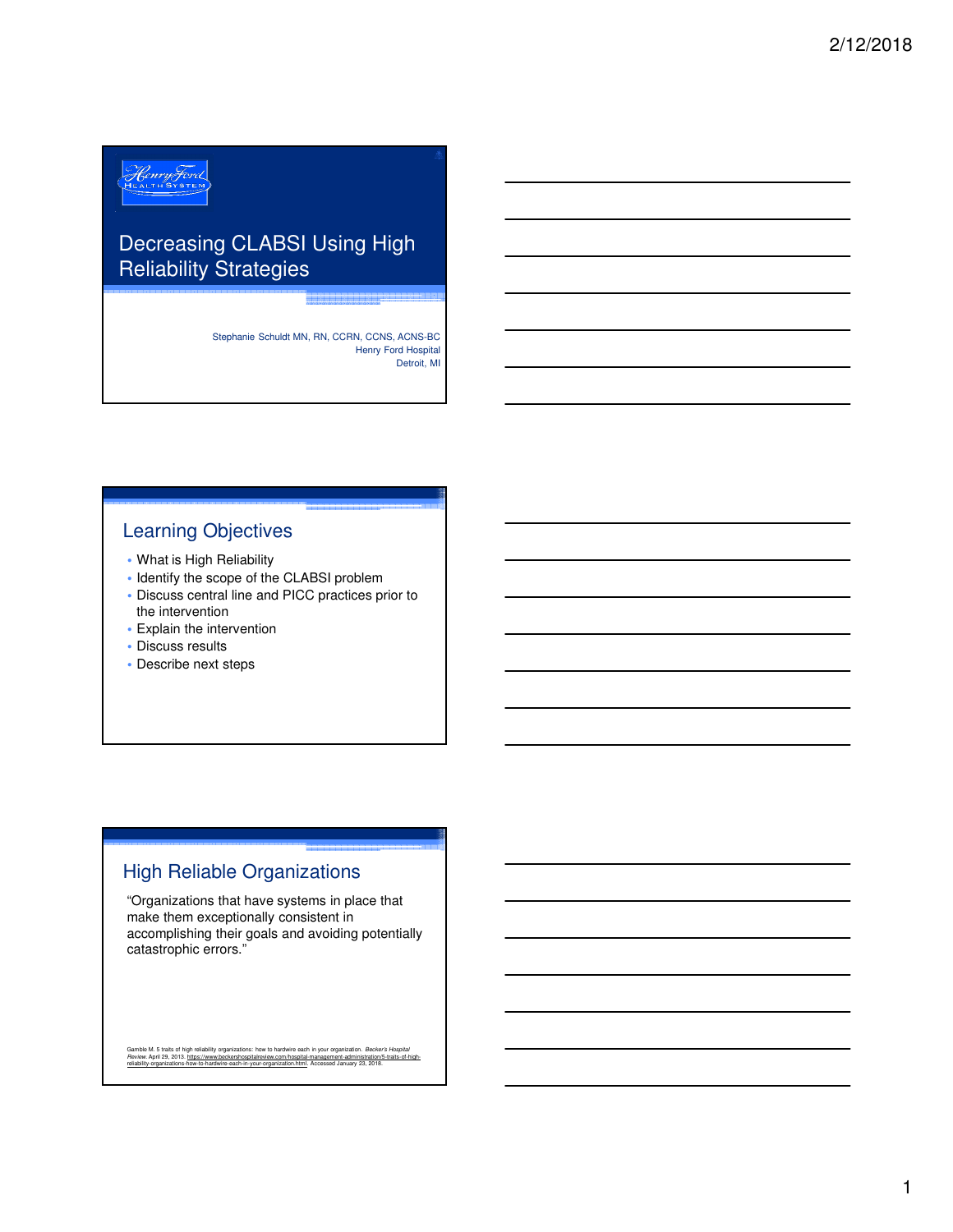#### High Reliability Organizations are:

- Sensitive to operations
- Reluctant to accept "simple" explanations
- Preoccupied with failure
- Will defer to expertise
- Resilient

Gamble M. 5 traits of high reliability organizations: how to hardwire each in your organization. *Becker's Hospital*<br>*Review.* April 29, 2013. <u>https://www.beckershospitalreview.com/hospital-management-administration/5-tra</u> ire-each-in-your-organization.html. Accessed January 23, 2018.

## CNSs & High Reliability

- CNSs are poised to be key players in High **Reliability** 
	- Sensitive to operations and processes
	- Drill down adverse events down to the smallest details
	- Obsessed with failed processes
	- We know when and how to ask for help
	- We get knocked down A LOT…so we are very resilient

## Background and Scope of CLABSI

- Healthcare Associated Infections occur in ~5% of patients
- CLABSIs have a reported mortality of 12-25%
- A CLABSI has an associated cost per incident of \$17,000
- Historically in Michigan the MHA Keystone collaborative showed a 70% reduction in ICU CLABSIs using "bundled care" during insertion

CDC Vital Signs- Central Line Associated Blood Stream Infections- US 2001, 2008, 2009. March 3, 2011 MMWR (e-release March 1, 2011).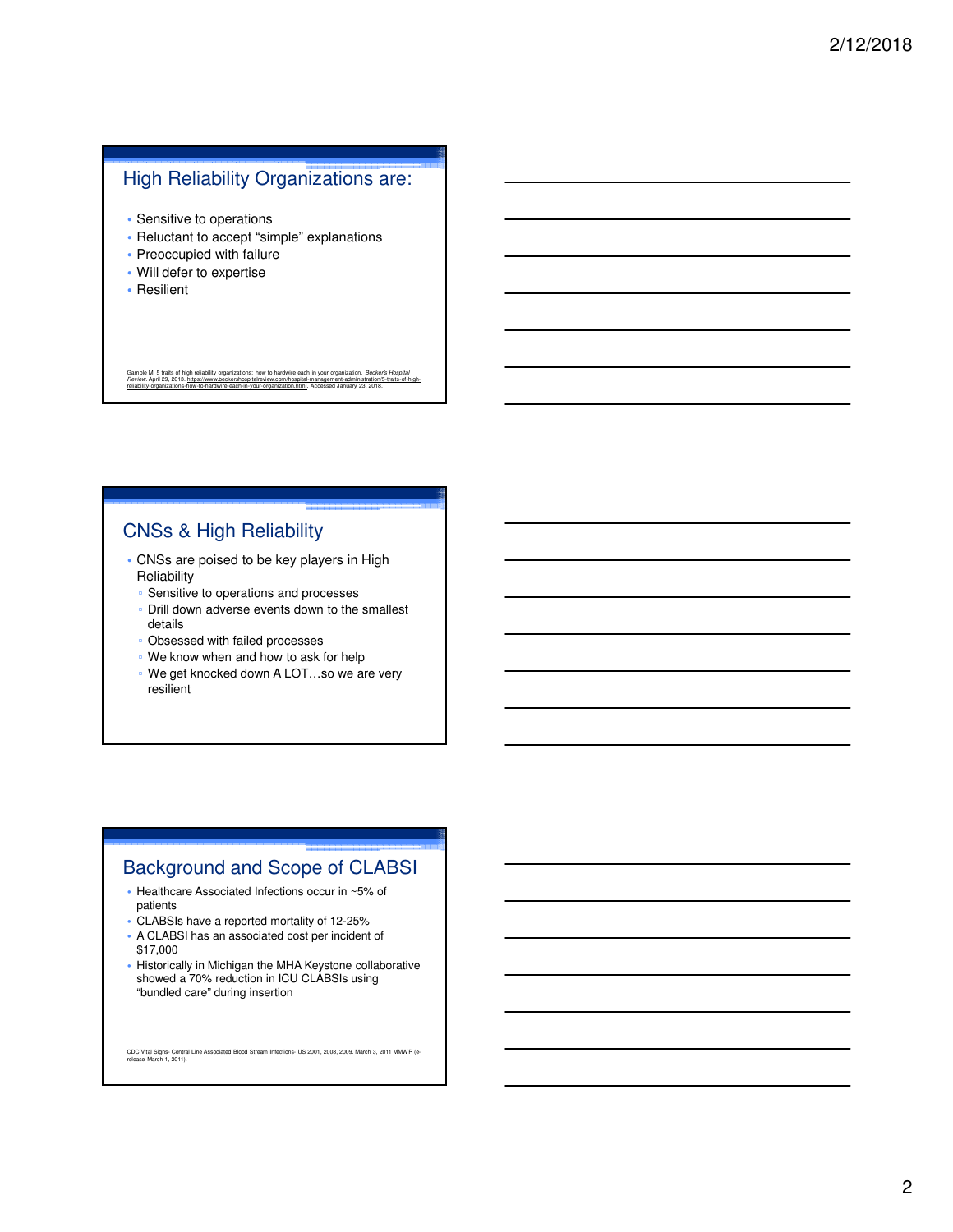## Henry Ford Hospital (HFH) Fun Facts

- Established 1915
- 877 beds
- 166 ICU beds
- 400 Canadian employees • 3 million square feet on
- HFH Campus • Nearly 100,000 ED visits
- that lead to more than 40,000 admissions a year



## HFH MICU Fun Facts

- MICU has 68 beds
- Broken into 6 separate "pods" with separate staffing
- Resident teaching model in 4 pods (48 beds)
- 2 pods are Advance Practice Provider model (20 beds)
- Early Rehabilitation starts on admission
- Subspecialties
	- Interventional pulmonology
	- Lung Transplant
	- Interstitial Lung Disease
	- Pulmonary Hypertension

## MICU Pod 2 Fun Facts

- 12 Bed Pod
- Staffing Grid of 6-7
- Resident Teaching Model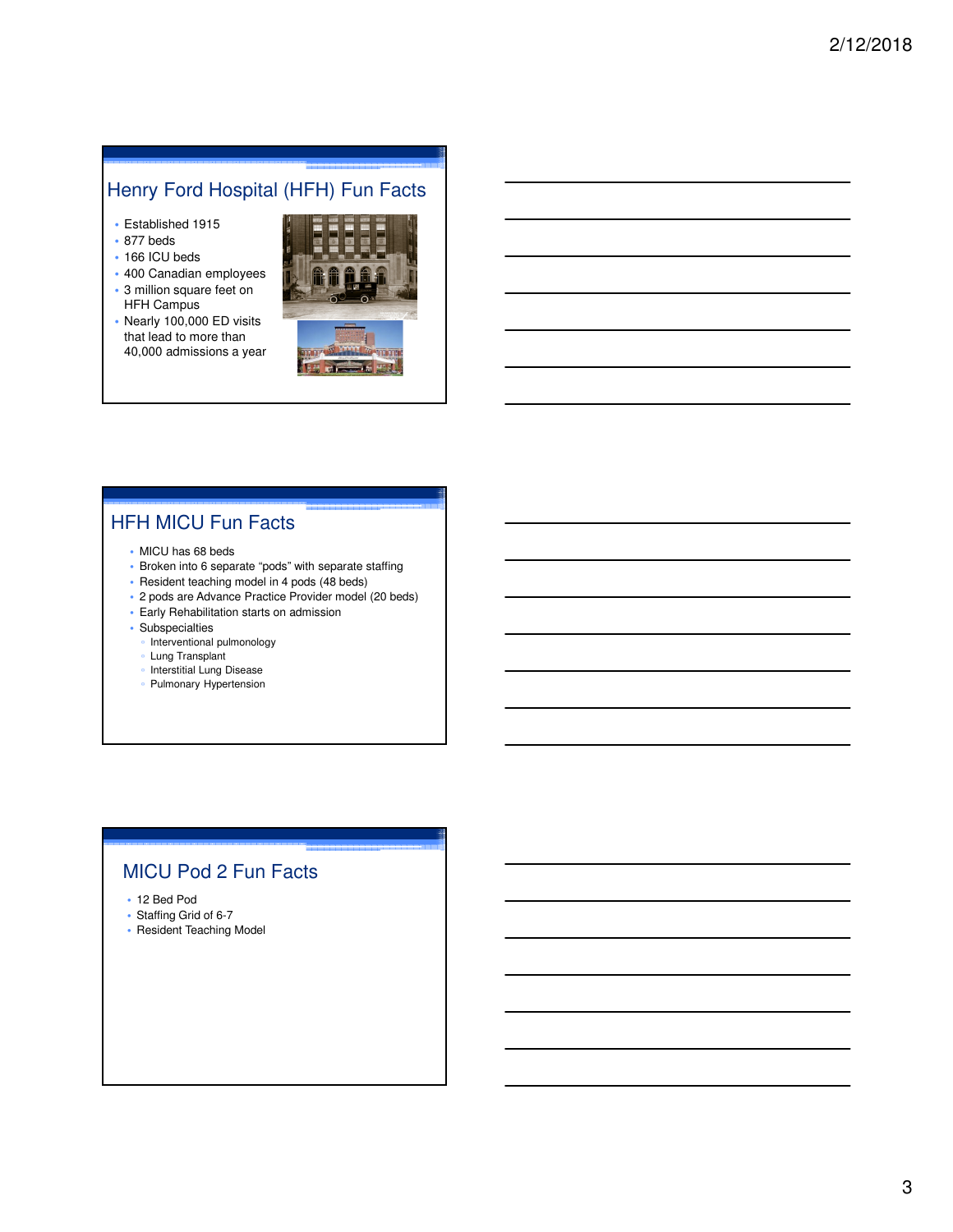|                    | <b>Comparative Data</b>                                     |                                                        |                                                        |
|--------------------|-------------------------------------------------------------|--------------------------------------------------------|--------------------------------------------------------|
| ٠<br>٠<br>٠        | 2015 CLABSI rate was 3.17<br>Similar line utilization rates | Historically drove the CLABSI rate of the hospital     |                                                        |
|                    | <b>HFH</b>                                                  | <b>MICU</b>                                            | <b>MICU Pod 2</b>                                      |
| <b>CLABSI</b>      | <b>CLABSI Rate YTD Avg</b>                                  | <b>CLABSI Rate YTD Avg</b>                             | <b>CLABSI Rate YTD Avg</b>                             |
| Rate               | 2015<br>1.33                                                | 2015<br>1.93                                           | 3.17<br>2015                                           |
| Line               | <b>Central Line Utilization Rate</b><br><b>YTD Avg</b>      | <b>Central Line Utilization Rate</b><br><b>YTD Avg</b> | <b>Central Line Utilization Rate</b><br><b>YTD Avg</b> |
| <b>Utilization</b> |                                                             |                                                        |                                                        |

## Practice Prior to Intervention

- Almost every patient had a central line or a PICC placed once admitted to the MICU without regard for indication
	- Physicians placed central lines
	- PICCs are placed by a dedicated team
	- All used bundled insertion practices and ultrasound when appropriate
- Lines were inconsistently discussed during rounds for necessity
	- When discussed there was a myriad of reasons to maintain a central line based on perceptions
	- Providers
	- Nurses

## Interventions Already in Place

- MICU has designated line change/dressing change days ▫ Tuesday and Friday
	- Historically a night shift responsibility
- Chlorhexidine Disc (2010)
- Chlorhexidine bathing (2011)
- Chlorhexidine impregnated dressing replacing the patch (2015)
- Alcohol impregnated caps (2016)
- Dressing change kits were available but lacked sterile gloves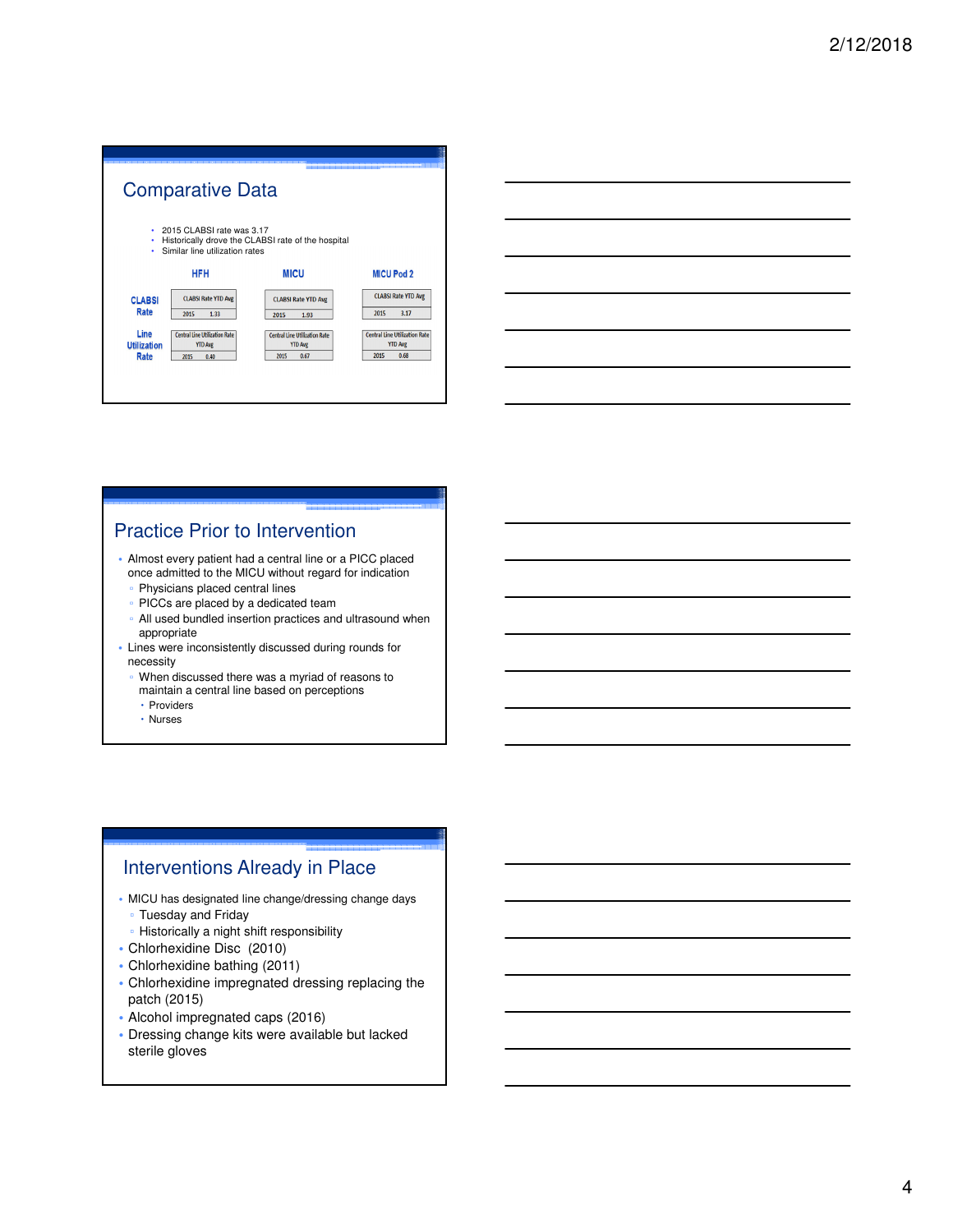## More to our Story

- MICU Pod 2 was surveyed regarding central line maintenance practices
- Nursing has so many competing priorities
- Increasing acuity
- New grads (as well as more and more seasoned staff) lack the knowledge and skill to place peripheral IVs
- Residents enjoy the technical skill of placing lines

**All made it difficult to decrease central line days & infections**

#### The Intervention

- Study took place from April 2016 to April 2017
- Includes subjective data
- Nurses perception of central line necessity
- Includes objective data
- CLABSI rates
- Line utilization rates

**By taking existing processes that were working, drilling down our CLABSIs, watching routine practices and why it failed, a team of experts was created that had the skill and the time to do the job well**

#### Using High Reliability Strategies to Reduce CLABSIs

- A core group of 7 RNs were validated in:
	- Central line dressing changes
	- Tubing changes
	- Maintenance line care
	- **Documentation**
- Each Tuesday and Friday one person from the core group would have the sole responsibility for the care and maintenance of all IV lines, peripheral IV starts, central line removal
- The staffing allowed for this to occur 80% of Tuesdays and Fridays through the study period
- The core group became very skilled at peripheral IV and US guided IV placement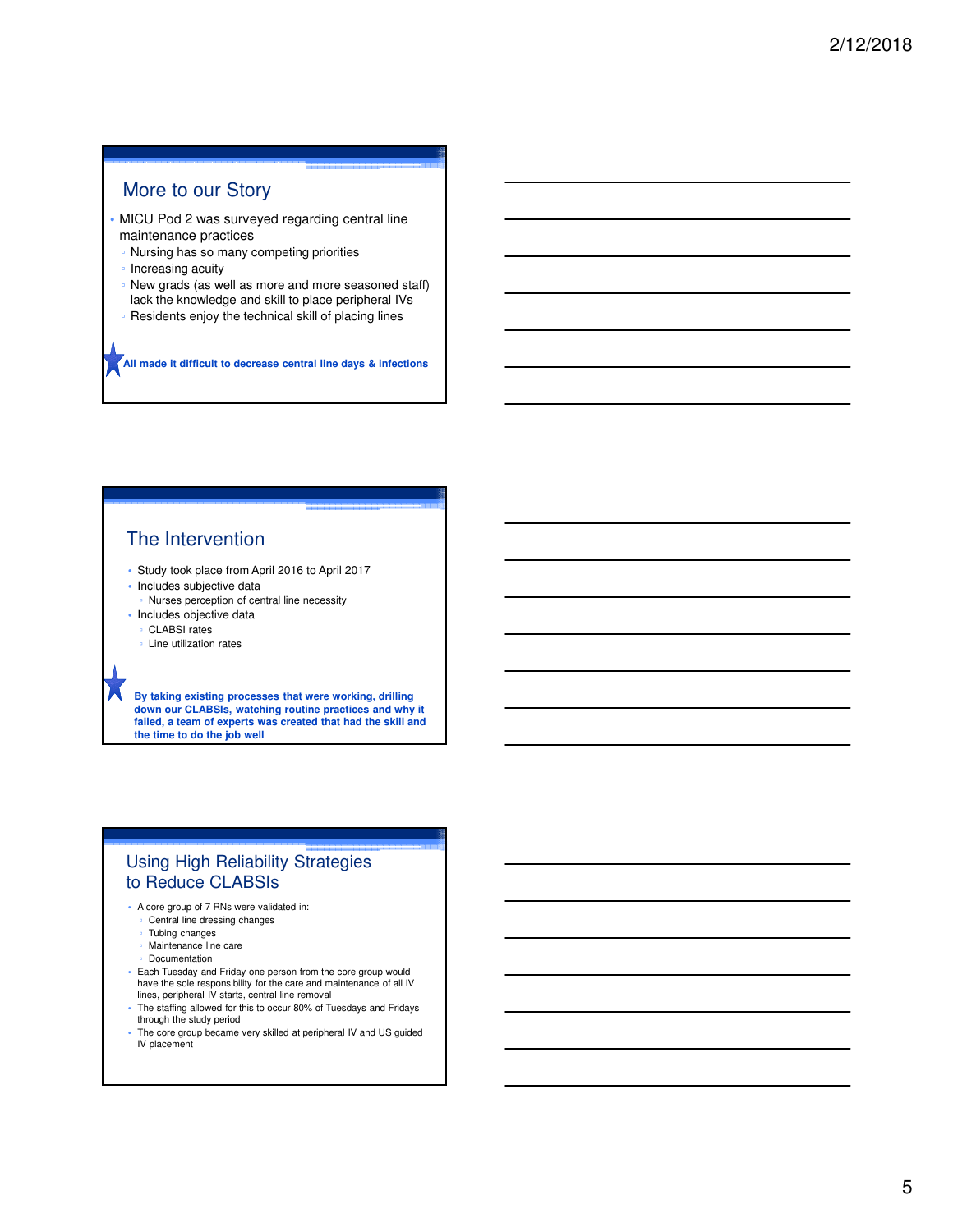#### Patients that REALLY need a Central Line…

#### **Patients getting:**

- Vasopressors
- Hypertonic saline (3%)
- TPN/Lipids
- Outpatients on antibiotics for > 7 days
- Long term or frequent vesicant chemotherapy



## Our Knowledge Gap

- · 11% said the central line was necessary for frequent blood draws
	- · Not a central line indication
	- $\bullet$ This was a point that was addressed following the study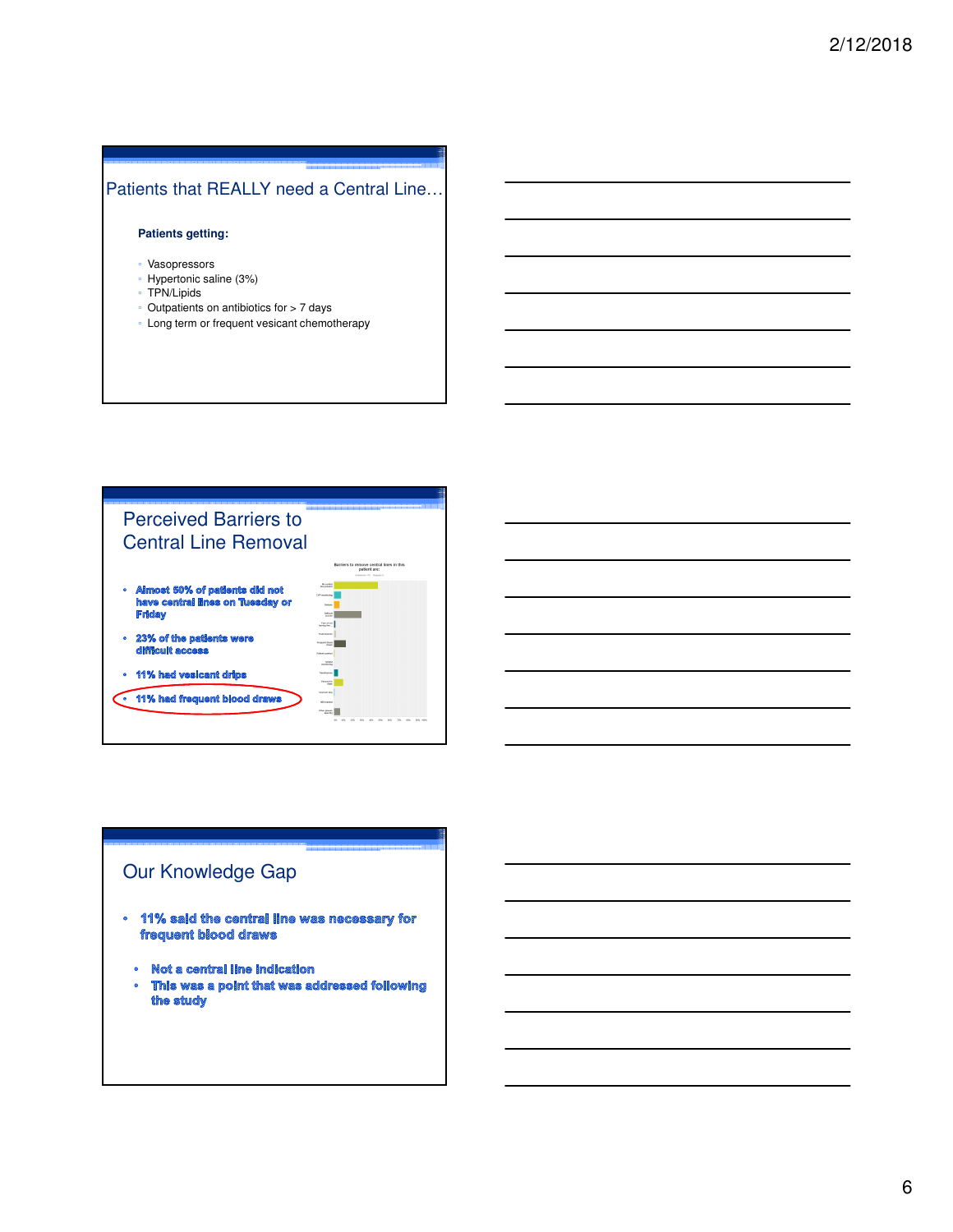| <b>Results</b>                                                                                                   |                                                                                                                                                                                                                             |
|------------------------------------------------------------------------------------------------------------------|-----------------------------------------------------------------------------------------------------------------------------------------------------------------------------------------------------------------------------|
| CLABSI Count<br><b>Control</b><br><b>Study</b><br><b>Period</b><br><b>Period</b><br>0 0 1<br>$\circ$<br>$\alpha$ | 87.5%<br><b>Reduction in BSIs</b>                                                                                                                                                                                           |
| 3 BSIs since 4/16                                                                                                | <b>CLABSI RATE</b><br>ClabsiNumerator/CentralLineDays) x1000<br>5.0<br>4.17<br>40<br>Control<br><b>Study</b><br>3.O<br><b>Period</b><br><b>Period</b><br>$20^{1}$<br>$\mathbf{r}$<br>obo z oco<br>doo o de<br>άó<br>アイイオイヤト |
|                                                                                                                  |                                                                                                                                                                                                                             |







|    | CLABSI Count                    |                                                          |
|----|---------------------------------|----------------------------------------------------------|
|    | <b>Control Period</b><br>9 BSIs | <b>Study Period</b><br>1 BSIs                            |
|    | <b>Estimated cost</b>           | <b>Estimated</b>                                         |
| 10 | of                              | cost of                                                  |
| ×. | \$144,000                       | \$17,000                                                 |
|    | 0 <sub>0</sub><br>atomicon en   | $\Omega$<br>$\Omega$<br>$\Omega$<br>Babya September 2010 |

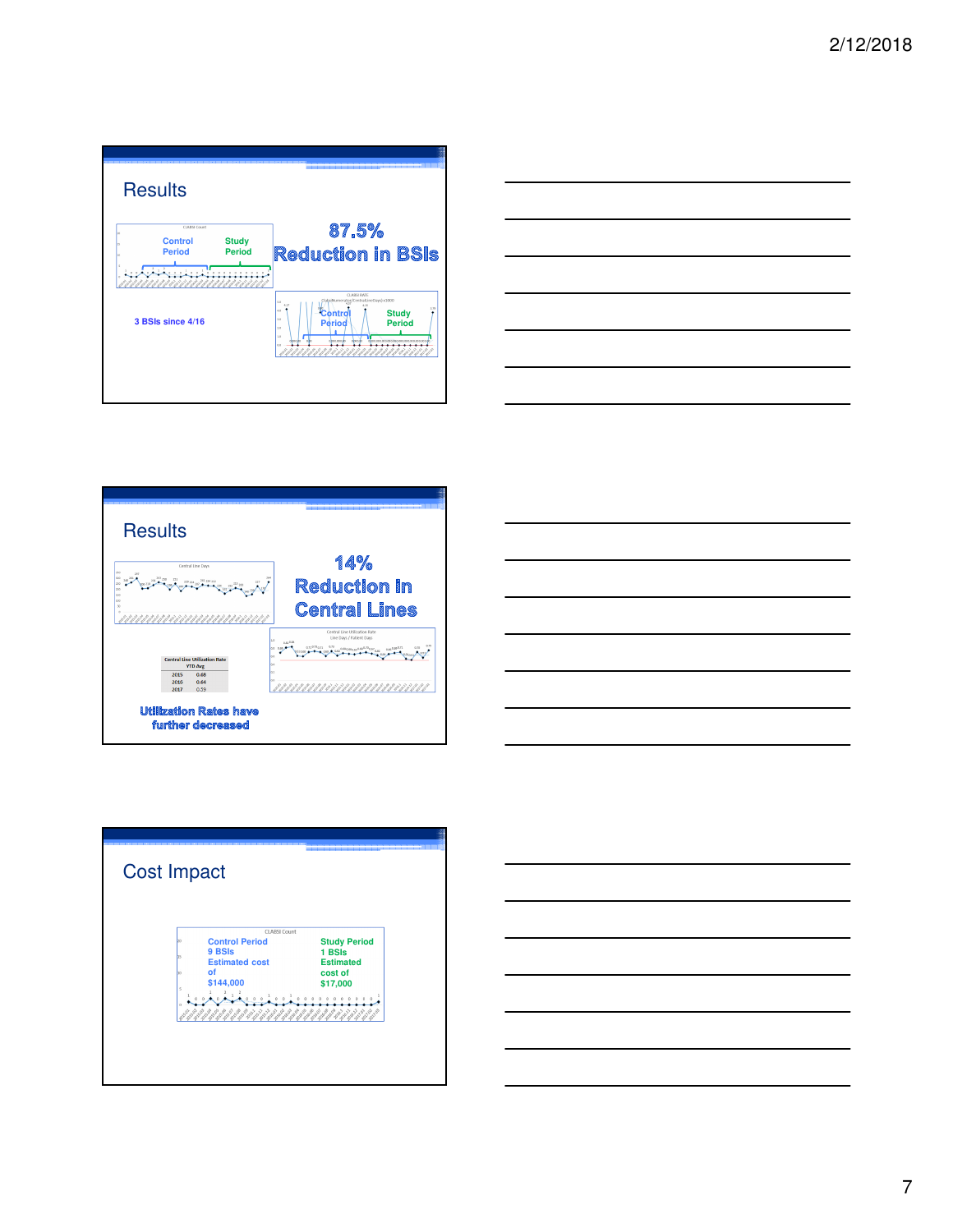## Impact on Nursing Care

- Nurses became experts at starting IVs
	- Less central lines and PICCs are placed initially
	- When placed they are being removed at a faster rate
- Eliminated competing priorities during the dressing and line change process
- The Expert did the task and did it well
- Process took a routine task with high impact implications off the patient's nurse

**The core group offered high reliable IV care & they loved the project**

#### The Take Home Message

- In ICUs as acuity increases prioritizing tasks is challenging without an increase in staffing
- High Reliability Strategies can increase the consistency of a routine task and mitigate failure
- By having a small group responsible for a high impact task, complications decreased
- Peripheral IVs were placed
- Central Lines were removed
- There was time to do the job well and without interruptions

#### **Creativity leads to great outcomes**